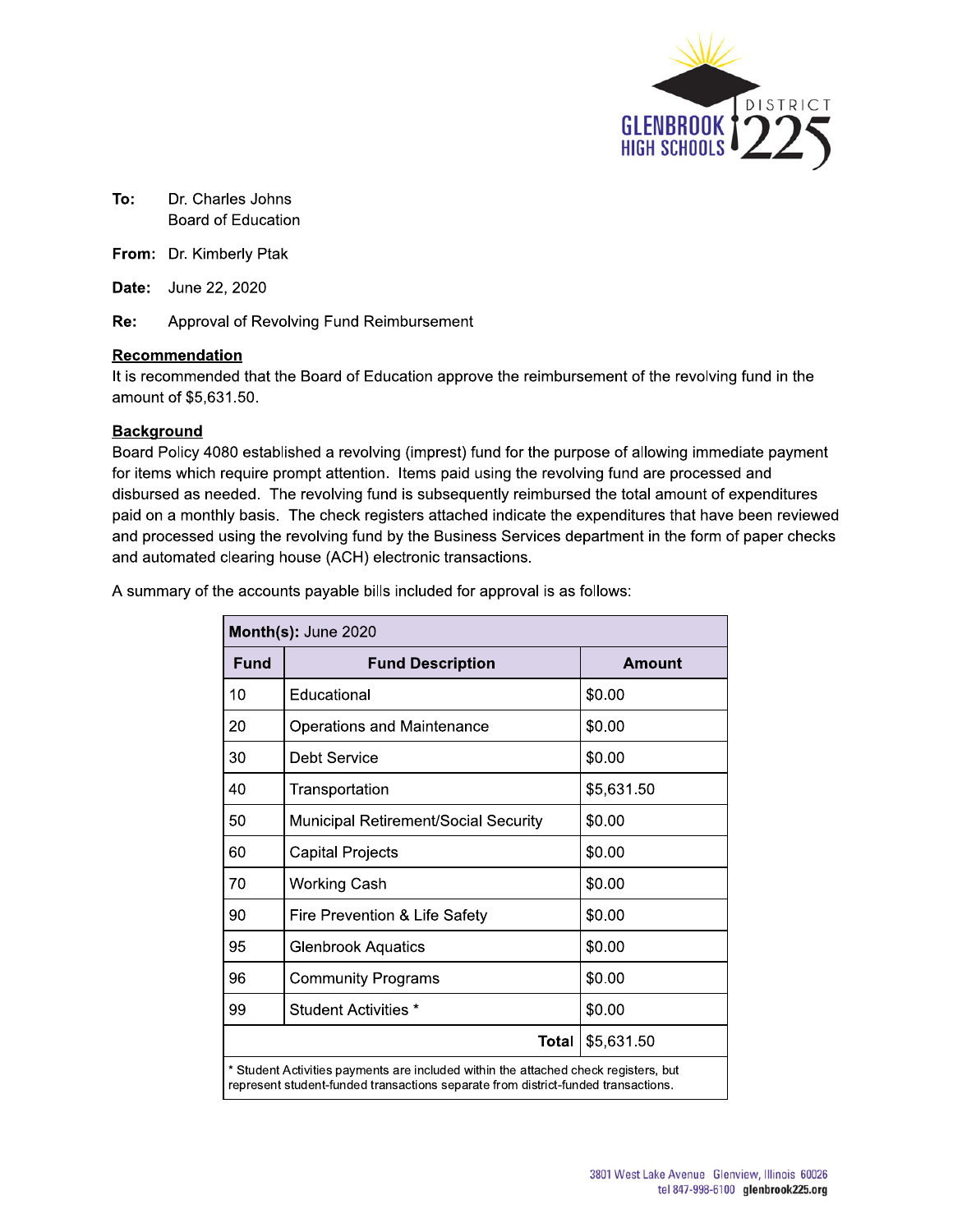## NORTHFIELD TOWNSHIP HIGH SCHOOL DISTRICT NO. 225 **REIMBURSEMENT OF REVOLVING FUND**

WHEREAS, Illinois School Code (105 ILCS 5/10-20.19) permits a school board to establish revolving funds to meet various minor and routine immediate expenses between meetings of the school board, provided such funds are in the possession of an appropriately bonded employee and subject to regular annual audit by licensed public accountants and other such examinations as the school board shall deem advisable and kept in accordance with rules of the Illinois State Board of Education; and

WHEREAS, pursuant to Board Policy 4080, this Board has established such a Revolving Fund under the control of the Assistant Superintendent for Business Services / CSBO, who is properly bonded; and

WHEREAS, pursuant to Board Policy 4080, all expenditures from the Revolving Fund shall be chargeable to a specific budgetary item and a monthly report and annual summary of all receipts and expenditures shall be submitted to the Board; and

WHEREAS, pursuant to Board Policy 4080, this Board is to make a monthly reimbursement to the Revolving Fund equal to the total expenditures of the previous month; and

WHEREAS, the Board has reviewed the monthly report of receipts and expenditures of the Revolving Fund and the recommended budgetary item attribution from the Assistant Superintendent for **Business Services / CSBO;** 

NOW, THEREFORE Be it Resolved by the Board of Education of Northfield Township High School District No. 225, Cook County, Illinois, as follows:

The Board approves the monthly Revolving Fund report as presented and Section 1: attached hereto.

Section 2: General revenues of the District in the amount of \$5,631.50 shall be deposited into the Revolving Fund of the District as reimbursement for the previous month's expenditures.

Section 3: This Resolution shall be in full force and effect upon its adoption.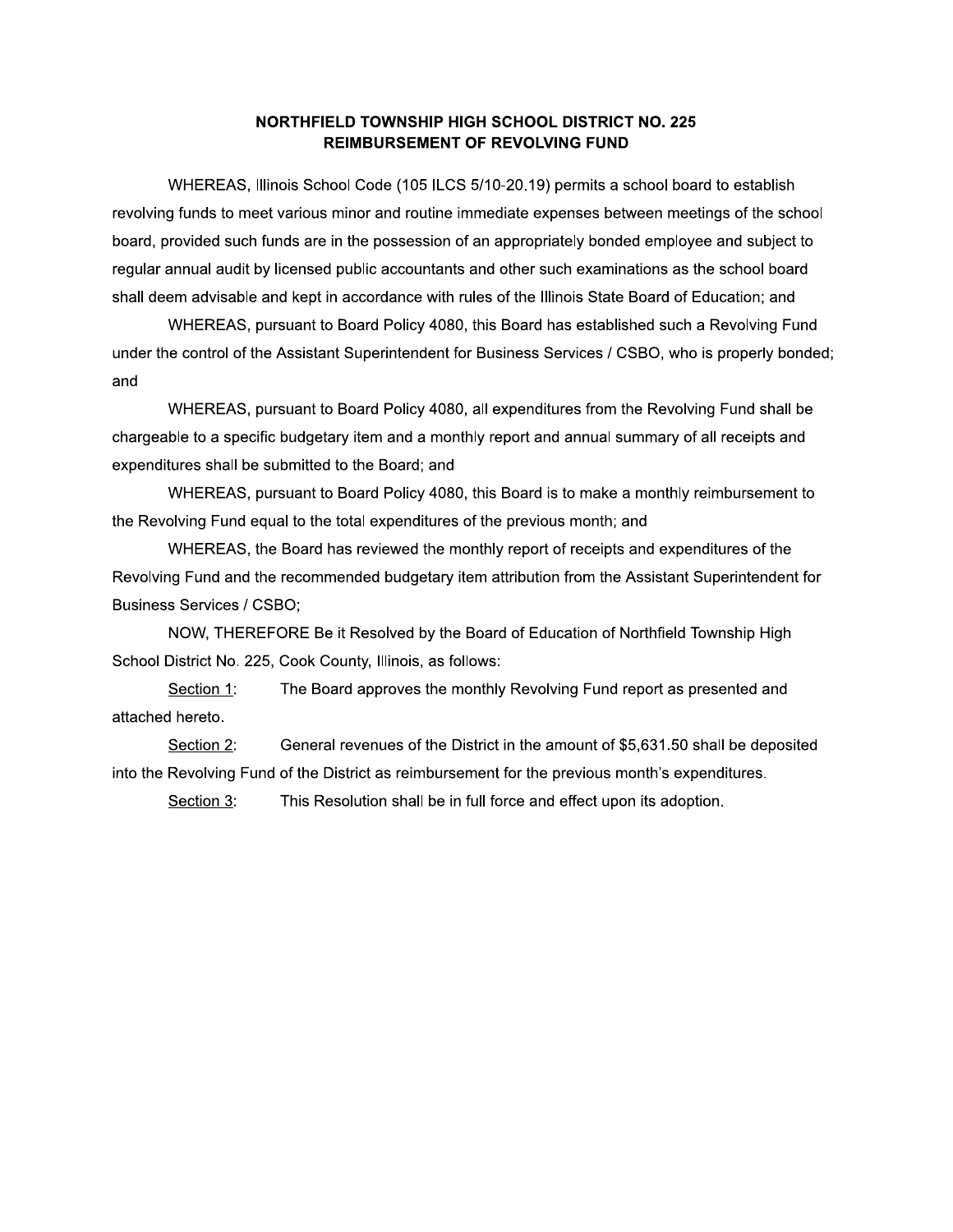|          | Upon motion by Member                                           | to adopt the above Board Order, seconded by |  |
|----------|-----------------------------------------------------------------|---------------------------------------------|--|
| Member   | , a roll call vote was taken, and the Members voted as follows: |                                             |  |
| AYES:    |                                                                 |                                             |  |
| NAYS:    |                                                                 |                                             |  |
| ABSTAIN: |                                                                 |                                             |  |
| ABSENT:  |                                                                 |                                             |  |

The President declared the Motion duly carried this 22nd day of June, 2020.

BOARD OF EDUCATION OF NORTHFIELD TOWNSHIP HIGH SCHOOL DISTRICT NO. 225, COOK COUNTY, ILLINOIS

By:

Bruce Doughty President, Board of Education

ATTEST:

Rosanne Williamson Secretary, Board of Education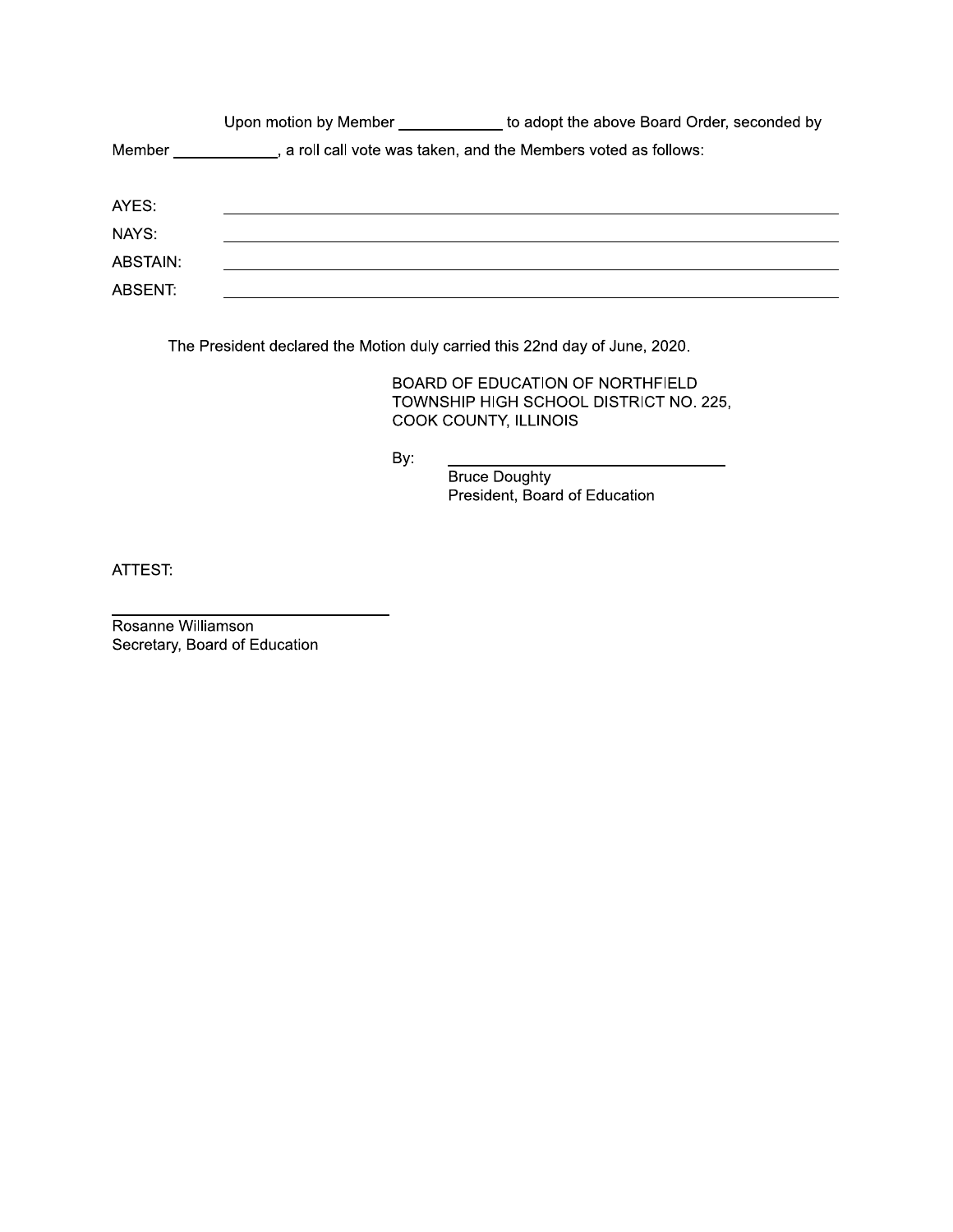# **AP Check Register**

| AP Run: AP-R-06/10/2020 ---- Post Date: 2020-06-10 - AP Run Type: R<br><b>Glenbrook High School District 225</b> |                     |                                        |               |                     |                               |                              |                         |                     |
|------------------------------------------------------------------------------------------------------------------|---------------------|----------------------------------------|---------------|---------------------|-------------------------------|------------------------------|-------------------------|---------------------|
| <b>Check Date</b>                                                                                                | <b>Check Number</b> | <b>Payment Type</b>                    | <b>Name</b>   |                     |                               |                              |                         | <b>Check Amount</b> |
| 06/10/2020                                                                                                       | 32373               | <b>Check</b>                           | EmbroidMe 519 |                     |                               |                              |                         | 5,631.50            |
| <b>Invoice Number</b>                                                                                            | <b>Description</b>  |                                        |               | <b>Invoice Date</b> | <b>Invoice Amount Account</b> |                              |                         | Amount              |
| ESA 10702                                                                                                        |                     | First Student - Transportation Apparel |               | 05/28/2020          | 5,631.50                      |                              |                         |                     |
|                                                                                                                  |                     |                                        |               |                     |                               | 40 E 100 2550 4100 10 002550 |                         | 5,631.50            |
|                                                                                                                  |                     |                                        |               |                     |                               | Administraton                | Transportation          |                     |
|                                                                                                                  |                     |                                        |               |                     |                               |                              | Total:                  | \$5,631.50          |
|                                                                                                                  |                     |                                        |               |                     |                               |                              | AP-R-06/10/2020 Summary |                     |
|                                                                                                                  |                     |                                        |               |                     |                               | Type                         | Count                   | <b>Amount</b>       |
|                                                                                                                  |                     |                                        |               |                     |                               | Regular                      |                         | 5,631.50            |
|                                                                                                                  |                     |                                        |               |                     |                               | <b>ACH Checks:</b>           | 0                       | 0.00                |

**Total:**

0 **1**

**\$5,631.50**

0.00

Wire Transfers: